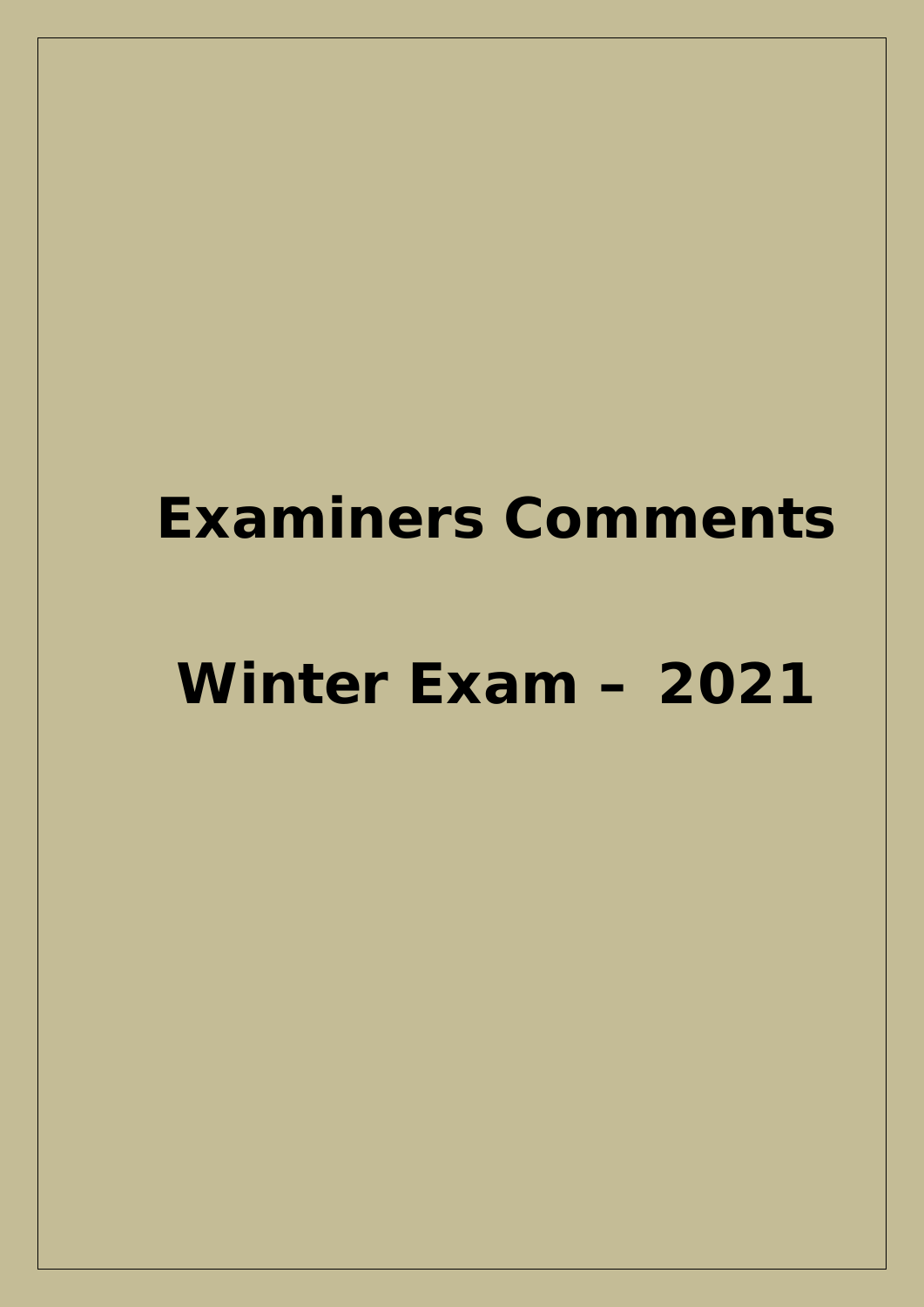**Financial Accounting Winter Exam – 2021**

### **General Comments on Examinees Performance**

Overall candidates produced an above average standard of answers to the paper. Few candidates seemed to be well prepared and all questions were attempted.

| Q. No.                  | <b>Comments</b>                                                                                                                                                                                                                                                                                                                                                                                                               |
|-------------------------|-------------------------------------------------------------------------------------------------------------------------------------------------------------------------------------------------------------------------------------------------------------------------------------------------------------------------------------------------------------------------------------------------------------------------------|
| 1                       | Although many good answers were given to part (a) but majority of the candidates failed to<br>give a proper working and explanation regarding adjustments required in part (b).                                                                                                                                                                                                                                               |
| $\overline{2}$          | The response to this question was better than the last attempt. However, few candidates<br>still could not write the disclosure requirements correctly.                                                                                                                                                                                                                                                                       |
| $\overline{\mathbf{3}}$ | The final accounts question gave candidates the opportunity to gain a substantial number of<br>marks. Overall, this question was well done with full marks being awarded to many<br>candidates. However, some failed to properly understand and incorporate the adjustments<br>including the calculation of depreciation, provision for doubtful debts and bonus issue<br>causing a few problems but no many marks were lost. |
| $\overline{\mathbf{4}}$ | More than 50% of the candidates were not able to calculate the amount of provision<br>correctly. The main reason for loss of marks was the failure to give a proper working and<br>explanation. However, rectification adjustment was well answered.                                                                                                                                                                          |
| 5                       | The response to this question was poor. The main failure was the fact, that candidates were<br>not well prepared regarding international accounting standards.                                                                                                                                                                                                                                                                |
| $6\phantom{1}6$         | The response to this question was just appropriate. The reason for a loss of marks was the<br>lack of knowledge about accounting treatments relating to goodwill and admission of a<br>partner.                                                                                                                                                                                                                               |
| $\overline{7}$          | This was well done; the majority of candidates being awarded full marks.                                                                                                                                                                                                                                                                                                                                                      |
| 8                       | The majority of the candidates failed to attempt this question correctly. Lack of knowledge<br>regarding journal entries was evident.                                                                                                                                                                                                                                                                                         |

# **Question Wise Comments**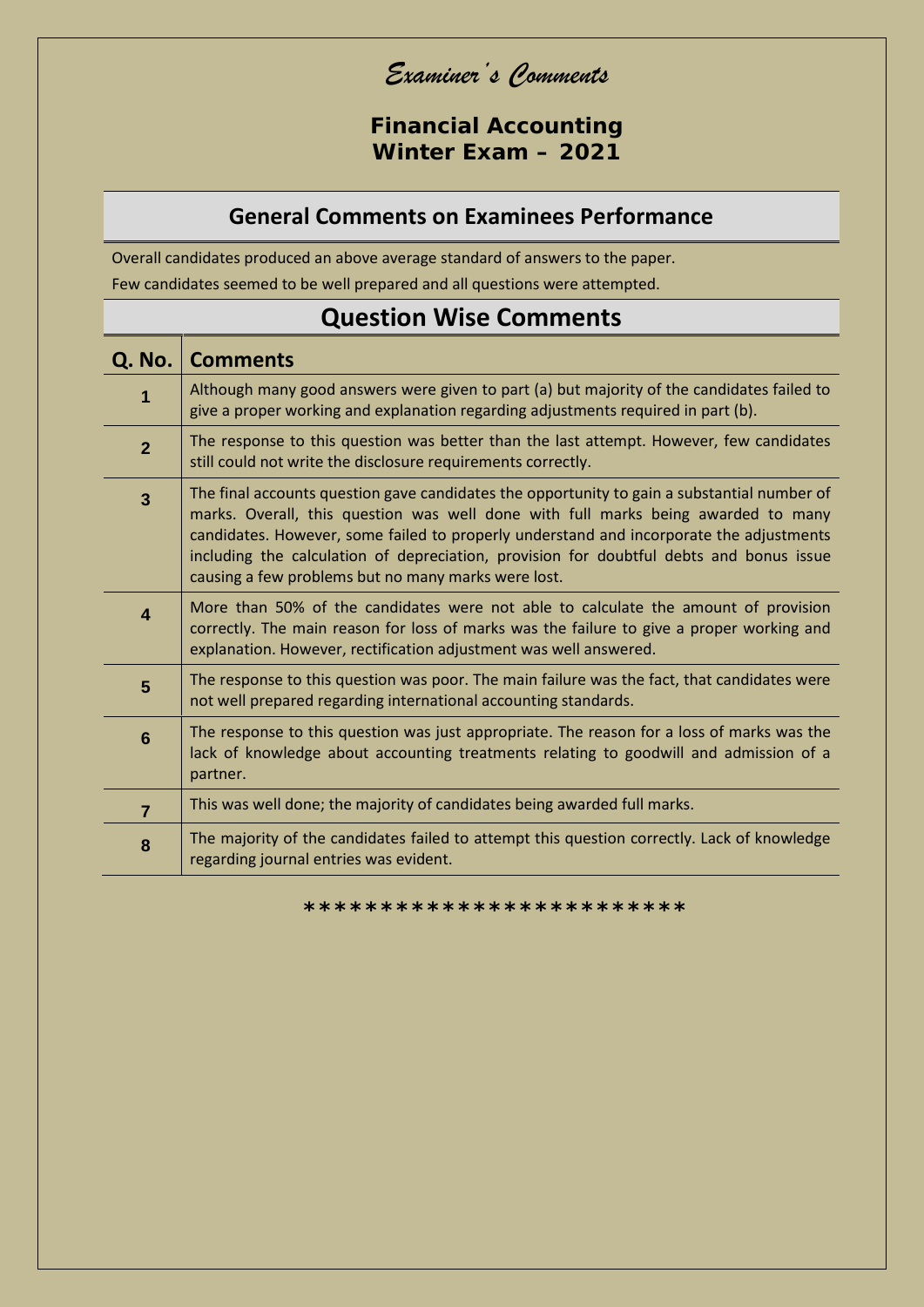**Business Communication and Report Writing**

## **Winter Exam – 2021**

#### **General Comments on Examinees Performance**

Students did not attempt all questions and this had been the basic reason for not passing exam. Lack of preparation for exam was observed. Examinees did not have basic knowledge of common terminologies. Spelling mistakes and grammatical errors were common.

| <b>Q. No.</b>  | <b>Comments</b>                                                                                                                           |
|----------------|-------------------------------------------------------------------------------------------------------------------------------------------|
| 1              | About 90% of examinees gave appropriate answers and the performance was above<br>average.                                                 |
| $\overline{2}$ | This question was confused with the types of communication networks. The performance<br>was not upto the mark.                            |
| $\overline{3}$ | Examinees tried to write definition of 'Perception' in their own words but performance<br>was unsatisfactory.                             |
| 4              | Generally answers based on common understanding but lack of theoretical knowledge was<br>seen.                                            |
| 5              | (a) 'Consideration' was not properly explained.<br>(b) Lack of 7C's knowledge; not clear concept of 'Courtesy'.                           |
| 6              | Above average performance; still confused psychological noise with physiological noise.                                                   |
| $\overline{7}$ | Very few examinees could give good examples; majority was unable to identify<br>characteristics of stereotypes.                           |
| 8              | Above average performance; still lack of knowledge of content in the book was evident.                                                    |
| 9              | Performance was good. Definition of agenda and enlisted items move accurately written.                                                    |
| 10             | Few examinees confused in both terms; however,<br>(a) Majority performed well.<br>(b) Very few students could write the format of a memo. |
| 11             | Few examinees define 'persuasive letters' however features were not correctly identified.                                                 |
| 12             | Almost all students were well aware and terms 'Social Media', still few were able to<br>identify features.                                |

#### **Question Wise Comments**

#### **Suggestion:**

- $\triangleright$  Examinees should prepare exam by understanding the topics and terms thoroughly.
- $\triangleright$  Examinees should stay focused on the past examination trends. They should prepare exam accordingly.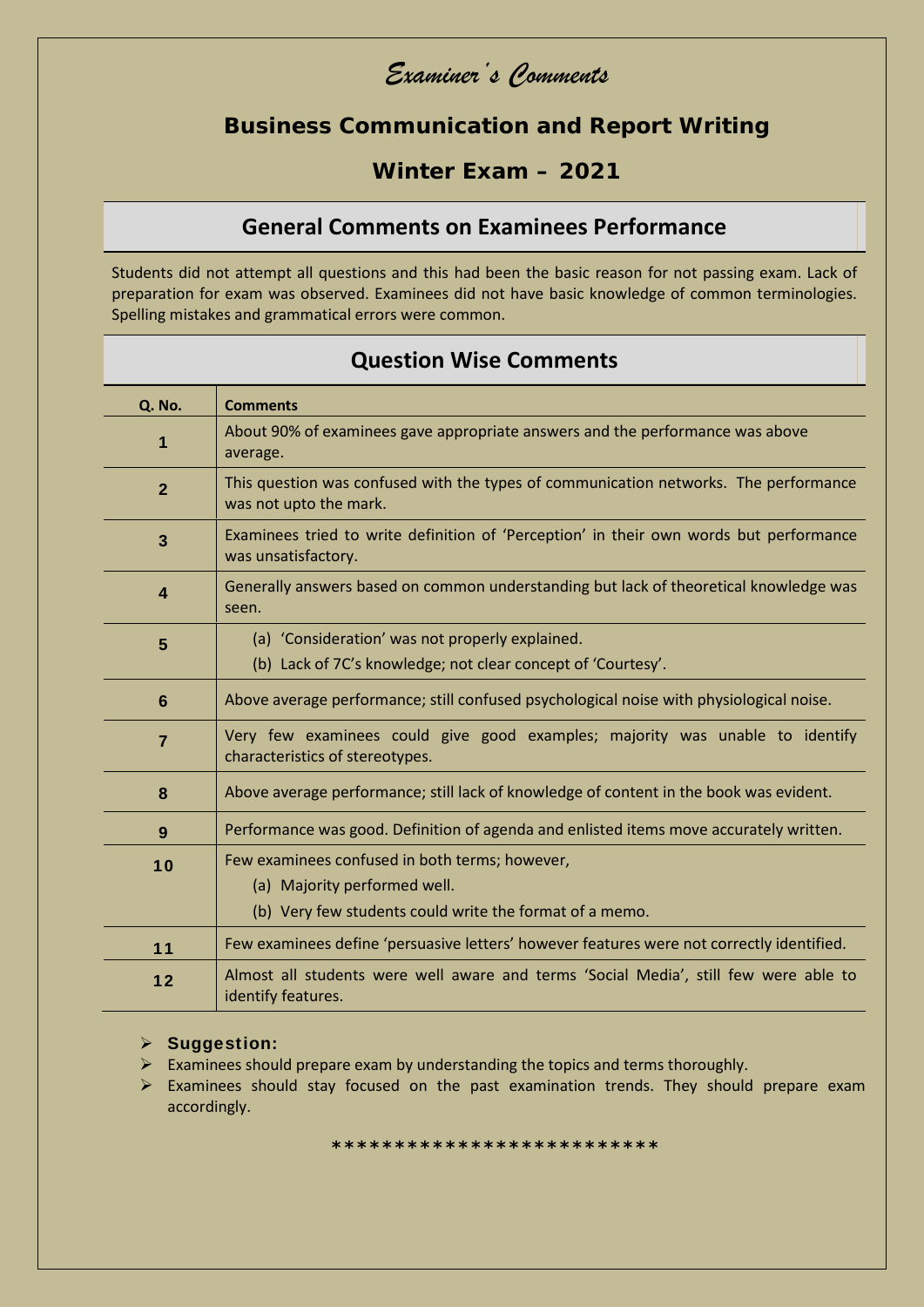## **Taxation Winter Exam – 2021**

# **General Comments on Examinees Performance**

Overall performance was not good. Most of the students seem to appeared without preparation.

| <b>Question Wise Comments</b> |                                                                                                                                        |  |
|-------------------------------|----------------------------------------------------------------------------------------------------------------------------------------|--|
| <b>Q. No.</b>                 | <b>Comments</b>                                                                                                                        |  |
| 1                             | Computation of Taxable Income from salary capital gain on Immovable properties and<br>securities poorly attempted.                     |  |
| $\overline{2}$                | (a) Question was from the head Income from Business. Required computation of<br>cost of Asset and Depreciation and not attempted well. |  |
|                               | (b) Calculation of gain on disposal of property/asset was also not attempted upto<br>the mark.                                         |  |
| $\overline{3}$                | Question was from the head Income from other source. It was an easy question but<br>again not well attempted.                          |  |
| $\overline{\mathbf{4}}$       | (a) Question was from the head Income from Business and Agriculture Income.<br>Unsatisfactory Performance.                             |  |
|                               | (b) Residential status and foreign source income not well attempted.                                                                   |  |
| 5                             | (a) Wealth Statement contents was an easy question but not attempted by most<br>of the students.                                       |  |
| $6\phantom{1}6$               | In the question of Sales Tax of Two Tax payers; Sales Tax liability was not correctly<br>calculated.                                   |  |
| $\overline{7}$                | Theoretical question. Well attempted.                                                                                                  |  |
| 8                             | Sales tax theory question, Students lack the concept.                                                                                  |  |
| 9                             | Definition of Federal Excise Tax, Students should be well versed with theory. Not well<br>attempted.                                   |  |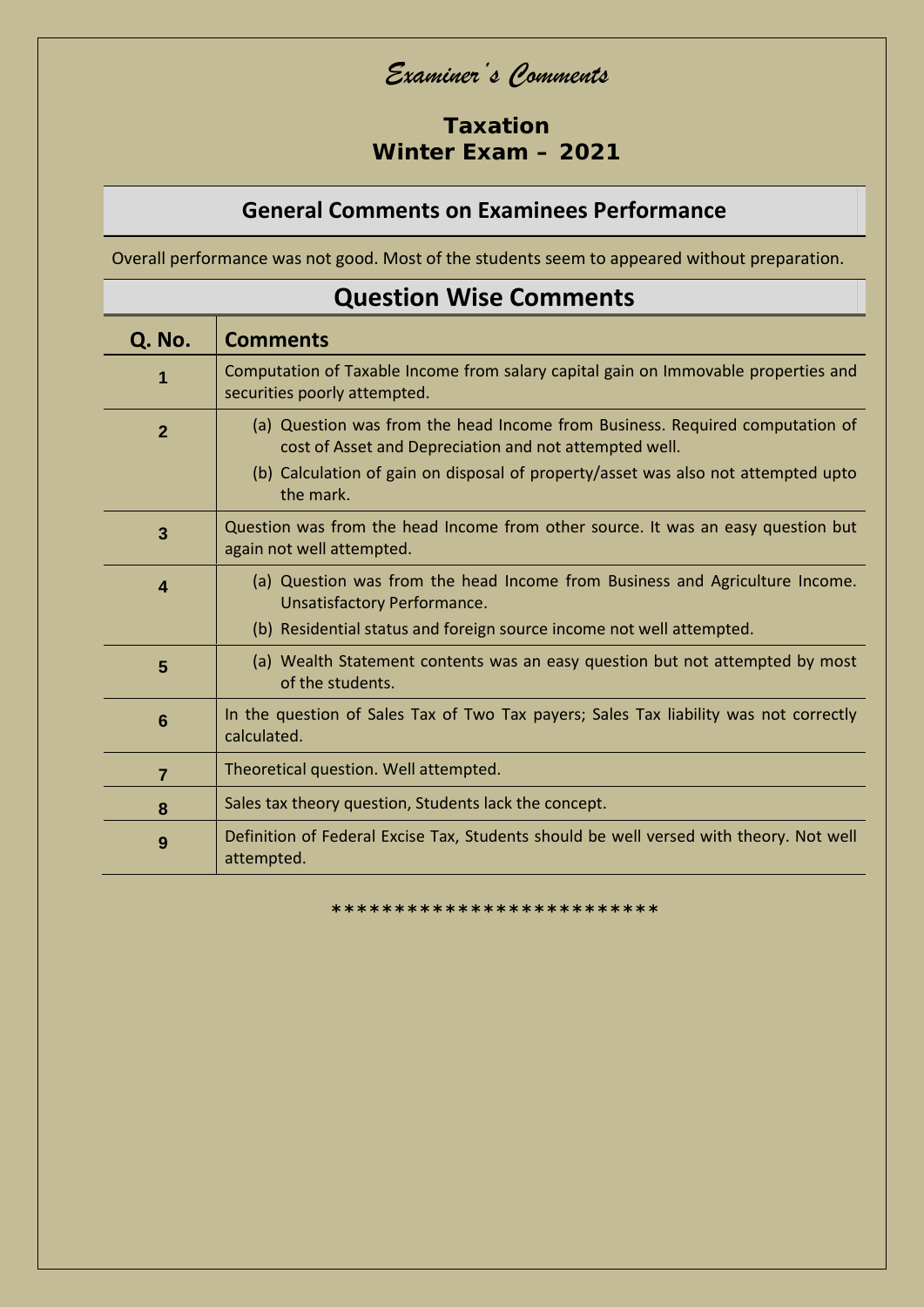Examiner's Comments

Management Strategy Winter Exam - 2021

#### **General Comments on Examinees Performance**

In general, students have not been able to understand the questions and relate them to concepts of both Management Strategy and management of Information Technology.

Specifically in the questions related to information technology, the majority of the students, were unable to attempt.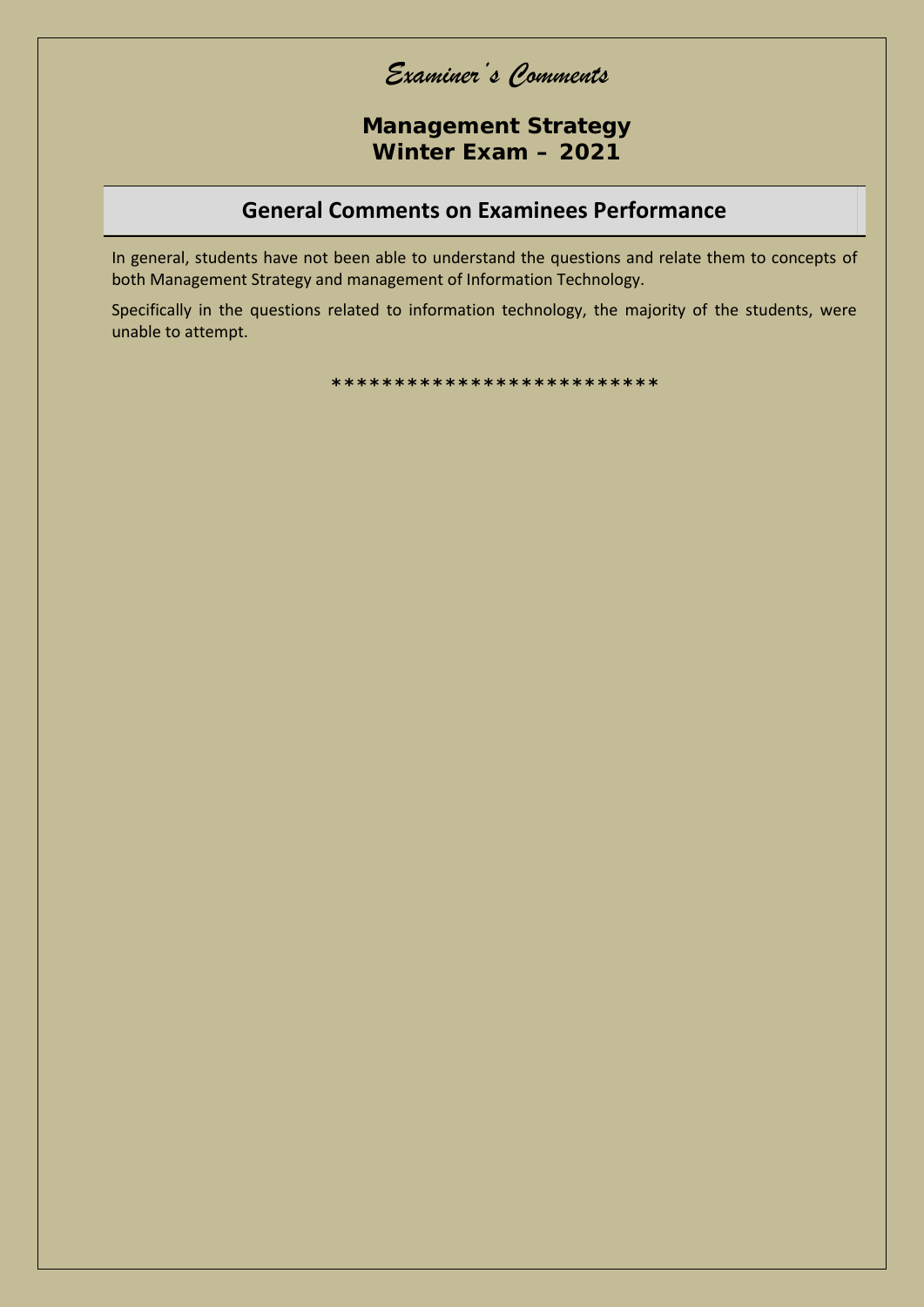*Examiner's Comments*

**Financial Reporting Winter Exam – 2021**

#### **General Comments on Examinees Performance**

- a) Overall performance of the examinees was average.
- b) Some examinees were well familiar with the question requirements and scored good marks in the exam. Q3 and Q5 were poorly attempted as many of the students were unable to link the requirement with relevant accounting standard.
- c) A repetitive issue on the numbering of Questions/Answers was found again. Examinees didn't arrange answers in accordance with the question paper. Most of the students did not even mention the question number in their answer sheet.
- d) Presentation skills were not up to the mark as the students did not provide proper headings where applicable and proper templates were not used.

| <b>Q. No.</b>  | <b>Comments</b>                                                                                                                                                                                                             |
|----------------|-----------------------------------------------------------------------------------------------------------------------------------------------------------------------------------------------------------------------------|
|                | This question was related to preparing a consolidated income statement. Generally,<br>well attempted by students but the majority of students did not attempt the question<br>completely. The common mistakes are as under: |
|                | Dividend was not properly allocated to NCI<br>$\bullet$                                                                                                                                                                     |
|                | Unrealized profit on closing was not calculated properly and many students<br>$\bullet$<br>ignored that adjustment. Students used the margin approach for the<br>calculation of extra profit.                               |
|                | Students ignored the impact of contingent consideration while calculation of<br>$\bullet$<br>goodwill and admin expenses                                                                                                    |
|                | Share of profit attributable to group and NCI was not calculated by many<br>$\bullet$<br>students                                                                                                                           |
|                | Many students just prepared some workings and did not prepare an income<br>$\bullet$<br>statement                                                                                                                           |
| $\overline{2}$ | This question was related to the preparation of notes for deferred taxation. Many<br>students performed very well but some common mistakes are as follows:                                                                  |
|                | Many students calculated deferred tax on the closing balance of 2020 only<br>$\bullet$<br>without ignoring calculation of opening deferred tax;                                                                             |
|                | Interest receivable and the dividend was taxed at 30% instead of using 10%<br>$\bullet$<br>and 15% rate respectively.                                                                                                       |
|                | Deferred tax was calculated on fines and penalties and donations to<br>$\bullet$<br>unapproved institutions by many students by ignoring the concept of<br>permanent difference                                             |
| $\mathbf{3}$   | This question was related to passing journal entries in the books of the lessee. It was<br>the average attempted question, general mistakes are as follows:                                                                 |
|                | Lease liability at inception was not calculated properly, penalty clause was<br>$\bullet$                                                                                                                                   |

# **Question Wise Comments**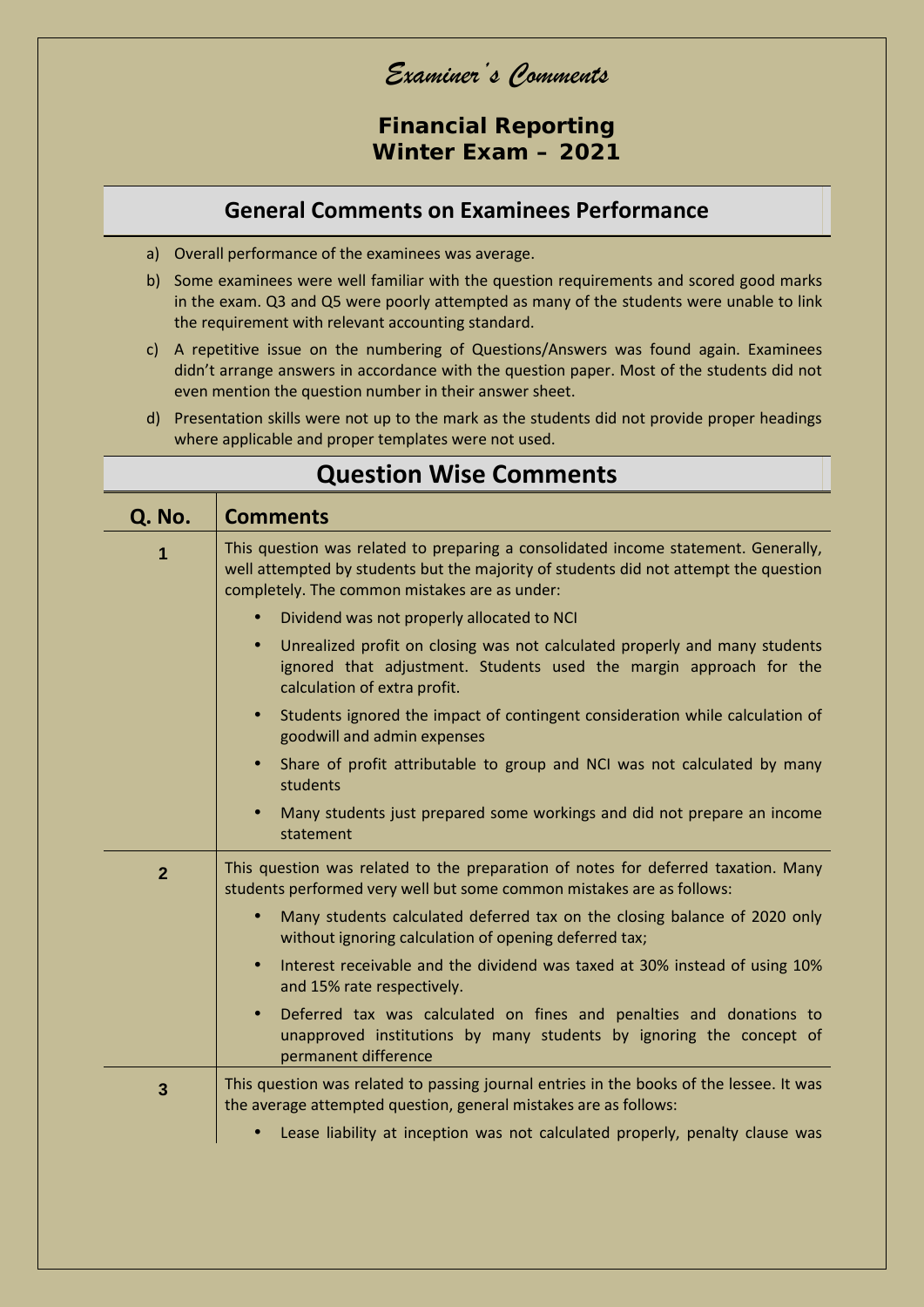|                         | ignored by many students.                                                                                                                                                                                                                                                                                                                     |
|-------------------------|-----------------------------------------------------------------------------------------------------------------------------------------------------------------------------------------------------------------------------------------------------------------------------------------------------------------------------------------------|
|                         | While calculating ROU assets many students ignored adding advance<br>$\bullet$<br>payments of Rs. 100,000 in lease liability to reach ROU vale                                                                                                                                                                                                |
|                         | JV's relating to depreciation of ROU asset and Unwinding of lease liability<br>were ignored by many students                                                                                                                                                                                                                                  |
|                         | Payment of lease liability entry was missed by many students.                                                                                                                                                                                                                                                                                 |
| $\overline{\mathbf{4}}$ | The question was related to the calculation of EPS. Overall, the performance in this<br>question was unsatisfactory, general mistakes are as follows:                                                                                                                                                                                         |
|                         | Weighted average number of shares was not calculated properly<br>$\bullet$                                                                                                                                                                                                                                                                    |
|                         | Many students ignored calculation of right and bonus fraction for calculation<br>$\bullet$<br>of diluted EPS, and those who calculated ignored many concepts of IAS 33                                                                                                                                                                        |
| 5                       | This question was related to the preparation of relevant extracts of profit and loss<br>and the statement of financial position. This question was worst attempted only 4%<br>students secured passing marks, general mistakes are as follows:                                                                                                |
|                         | Borrowing cost eligible for capitalization was calculated for the whole year of<br>$\bullet$<br>2019 without ignoring the relevant period of 3 months only;                                                                                                                                                                                   |
|                         | Rate for 2019 was 15% but students again calculated at 14.5%, again<br>$\bullet$<br>borrowing cost for the whole year is capitalized.                                                                                                                                                                                                         |
|                         | Students did not know how to prepare notes and extracts of financial<br>statements.                                                                                                                                                                                                                                                           |
| $6\phantom{1}6$         | This question was a bit easy than others containing three different parts. Students<br>were required to discuss the accounting treatment, it was the well-attempted<br>question, general mistakes are as follows:                                                                                                                             |
|                         | In part (A) students remained unable to differentiate between owner-<br>$\bullet$<br>occupied property and investment property, further depreciation expense on<br>owner-occupied property and FV gain on investment property was not<br>calculated properly by many students.                                                                |
|                         | In part (B) students did not explain the proper application of IFRS 5 further, at<br>$\bullet$<br>the subsequent measurement many students charged impairment Rs. 3<br>million in Profit and loss account rather charging of impairment loss of Rs. 1.5<br>million against revaluation surplus and Rs. 1.5 million in profit or loss account. |
|                         | In part (C) many students did not add transaction cost at initial recognition,<br>$\bullet$<br>further, only few students describe and<br>calculated<br>subsequent<br>measurements.                                                                                                                                                           |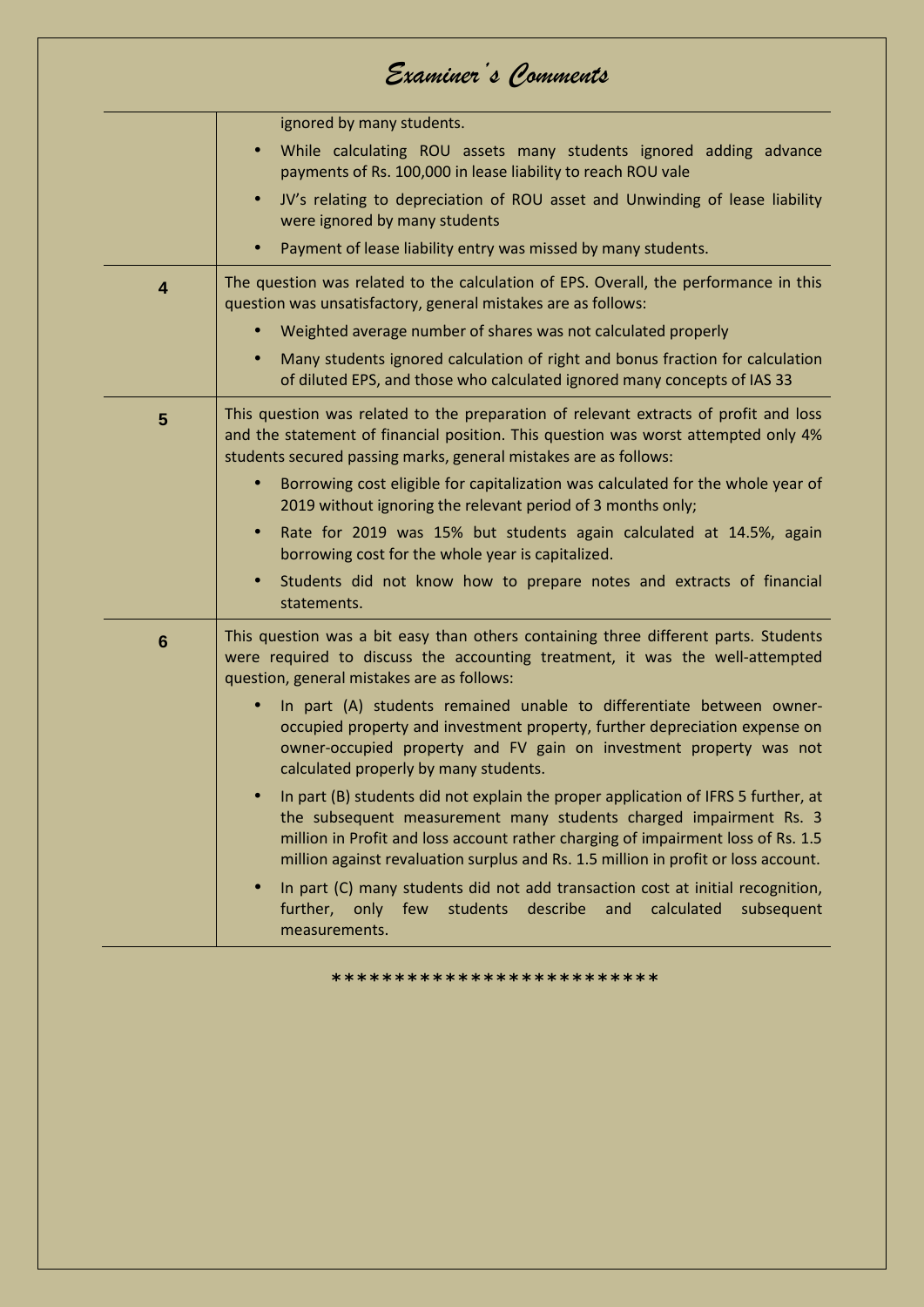**Management Accounting**

**Winter Exam – 2021**

### **General Comments on Examinees Performance**

PIPFA is great platform to add value in accountants to become professionals. Students should take their studies serious to become skillful accountant.

| QUESTION VVISE COMMICITIS                                                                |  |  |  |
|------------------------------------------------------------------------------------------|--|--|--|
| <b>Comments</b>                                                                          |  |  |  |
| Students need to focus study of each contents to earn command.                           |  |  |  |
| Students should reply relevant answers, purpose was asked rather definitions.            |  |  |  |
| Very few responded well in this question. Budgeting is core of management<br>accounting. |  |  |  |
| Poor understanding of basic concepts. Students should prepare themselves.                |  |  |  |
| Poor understanding of basic concepts. Students should prepare themselves.                |  |  |  |
| Poor understanding of basic concepts. Students should prepare themselves.                |  |  |  |
| Question was attempted by most students and gained good marks.                           |  |  |  |
| Question was attempted by most students and gained good marks.                           |  |  |  |
| Question was attempted by most students and gained good marks.                           |  |  |  |
| Question was attempted by most students and gained good marks.                           |  |  |  |
|                                                                                          |  |  |  |

# **Question Wise Comments**

#### **Suggestions:**

Students are not well prepared. They just appear in exams to check their luck. In professional studies, students have to gain command over all topics so that they serve Country with integrity and compatibility.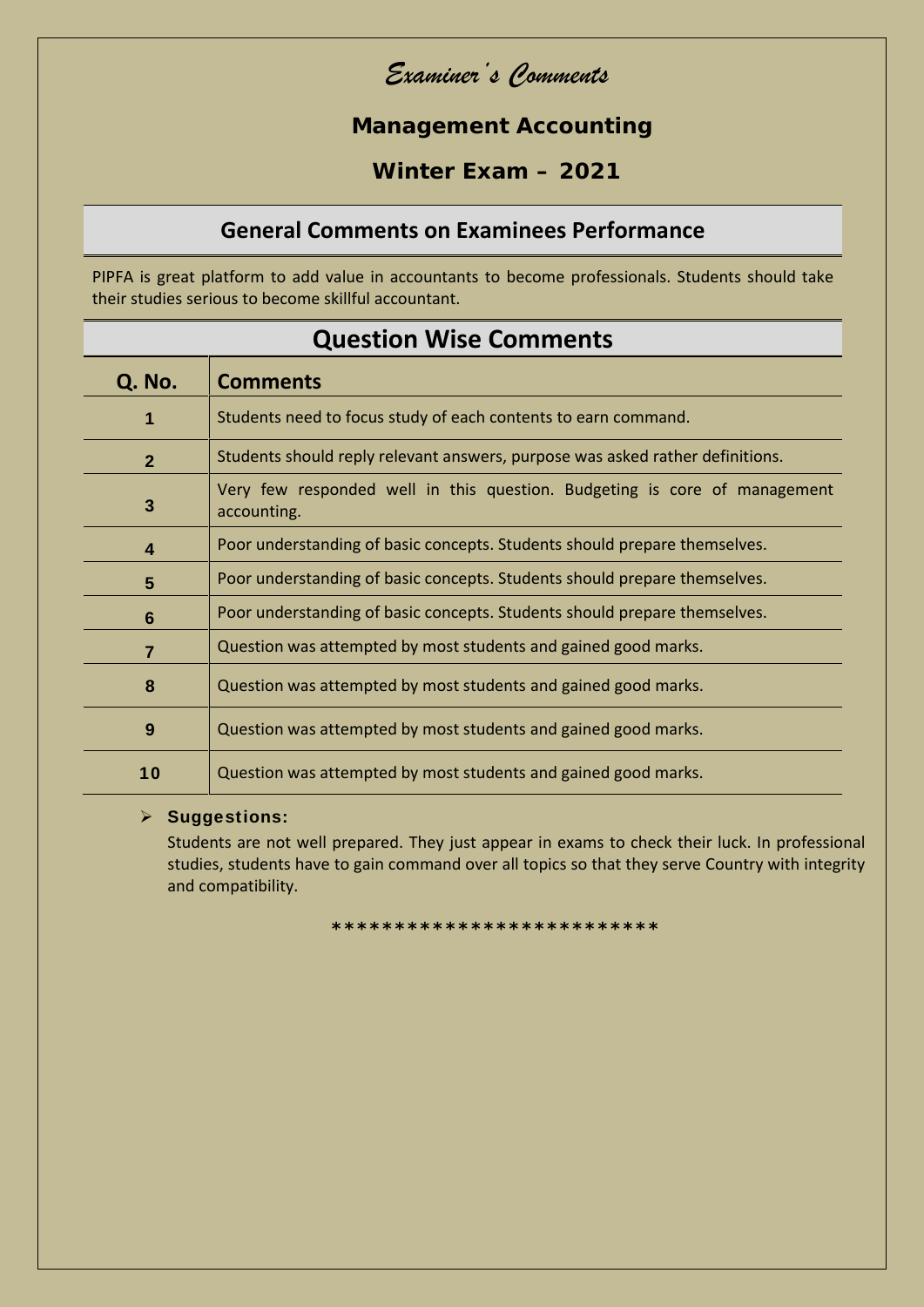Audit, Assurance & Ethics Winter Exam  $-2021$ 

#### **General Comments on Examinees Performance**

Students who studied got good marks whereas those who tried to use general knowledge failed. Many students wrote irrelevant things first to fill out copies which is not appropriate for a professional students.